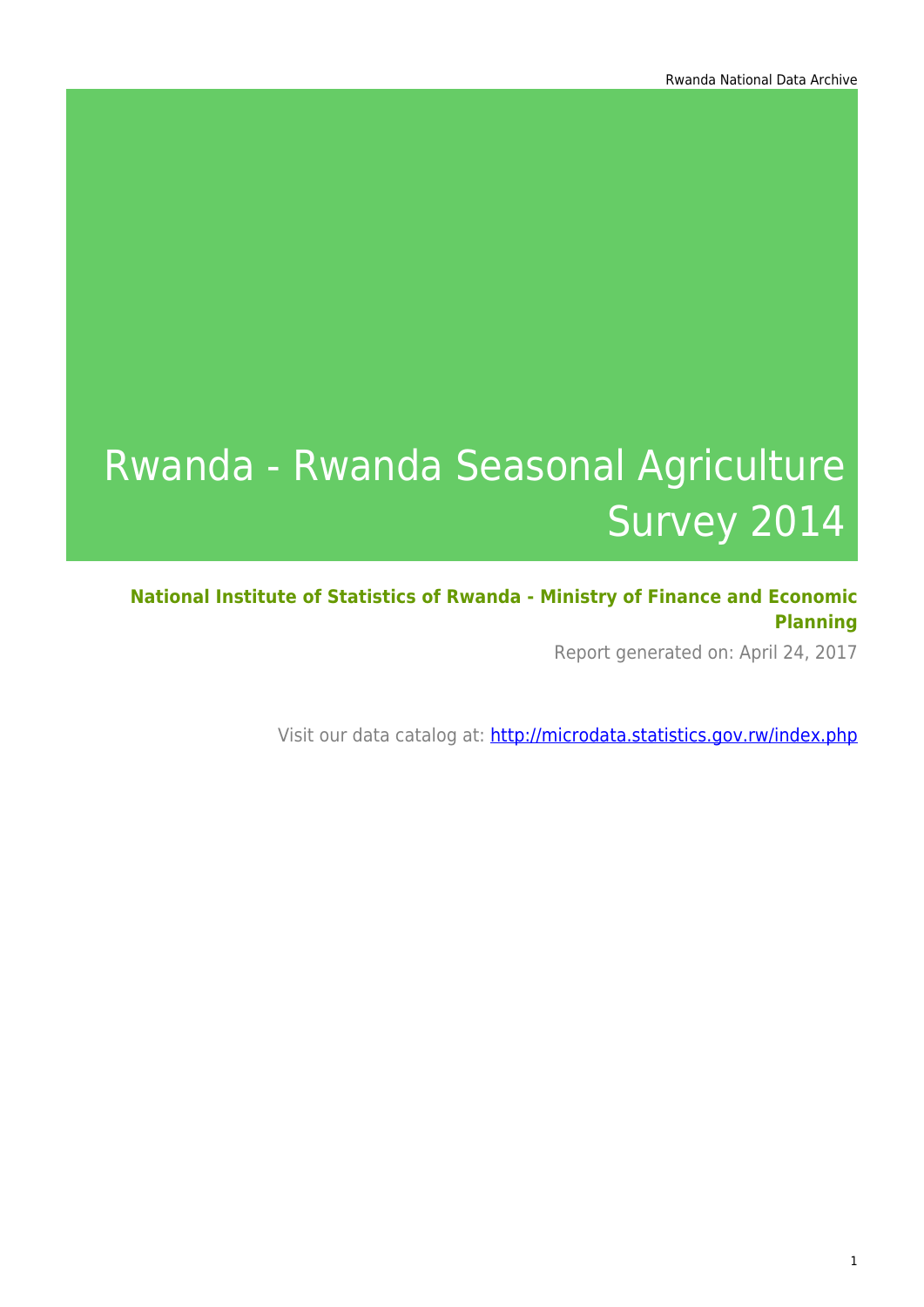#### **Overview**

#### **Identification**

ID NUMBER RWA-NISR-RSAS-2014-V1.1

#### **Version**

VERSION DESCRIPTION Version 1.1 Edited anonymized dataset for public use

PRODUCTION DATE 2017-04-17

#### **Overview**

#### **ABSTRACT**

The main objective of the Seasonal Agriculture Survey is to provide timely, accurate, reliable and comprehensive agricultural statistics that describe the structure of agriculture in Rwanda in terms of land use, crop production and livestock to monitor current agricultural and food supply conditions and to facilitate evidence based decision making for the development of Agriculture sector.

In this regard, the National Institute of Statistics of Rwanda conducted the Seasonal Agriculture Survey (SAS) from November 2013 to October 2014 to gather up-to-date information for monitoring progress on agriculture programs and policies in Rwanda, including the Second Economic Development and Poverty Reduction Strategy (EDPRS II) and Vision 2020. This 2014 RSAS covered three agricultural seasons (A, B and C) and provides data on background characteristics of the agricultural operators, farm characteristics (area, yield and production), agricultural practices, agricultural equipments, use of crop production by agricultural operators and by large scale farmers.

KIND OF DATA Sample survey data [ssd]

UNITS OF ANALYSIS This seasonal agriculture survey focused on the following units of analysis:

-Agricultural Operators and Large Scale Farmers

#### **Scope**

#### NOTES

The scope of 2014 Seasonal Agriculture Survey concerned demographic and social characteristics of Agricultural Operators and Large Scale Farmers, and farm characteristics ( Area, yield and production; agricultural practices; small agricultural equipments; and use of crop production).

#### **Coverage**

GEOGRAPHIC COVERAGE National coverage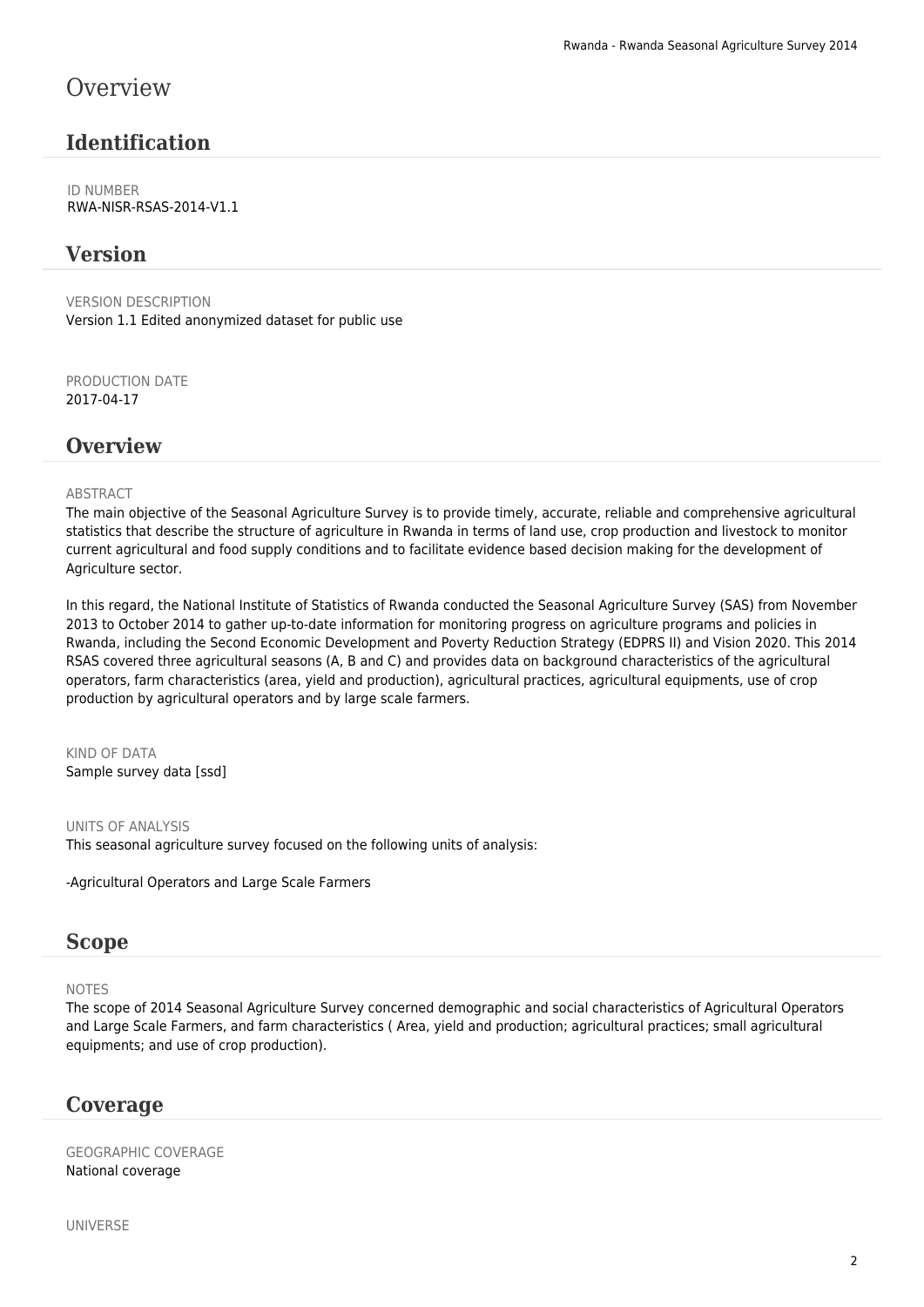The RSAS 2014 targeted agricultural operators and large scale Farmers operating in Rwanda.

### **Producers and Sponsors**

PRIMARY INVESTIGATOR(S)

| <b>Name</b>                                | <b>Affiliation</b>                        |
|--------------------------------------------|-------------------------------------------|
| National Institute of Statistics of Rwanda | Ministry of Finance and Economic Planning |

#### OTHER PRODUCER(S)

| <b>Name</b>                                  | <b>Affiliation</b>   | Role              |
|----------------------------------------------|----------------------|-------------------|
| Ministry of Agriculture and Animal Resources | Government of Rwanda | Technical partner |
| National Agriculture Export Board            | Government of Rwanda | Technical partner |
| Rwanda Agricultural Board                    | Government of Rwanda | Technical partner |
| Rwanda Natural Resources Authority           | Government of Rwanda | Technical partner |
| Rwanda Environmental Management Authority    | Government of Rwanda | Technical partner |
| National Bank of Rwanda                      | Government of Rwanda | Technical partner |

#### FUNDING

| <b>Name</b>              | <b>Abbreviation</b> | <b>Role</b>     |
|--------------------------|---------------------|-----------------|
| The Government of Rwanda | GoR                 | Funder          |
| World Bank               | <b>WB</b>           | Funding partner |
| Ukaid                    |                     | Funding partner |
| European Union           | EU                  | Funding partner |

#### OTHER ACKNOWLEDGEMENTS

| <b>Name</b>      | <b>Affiliation</b>           | Role                            |
|------------------|------------------------------|---------------------------------|
| Local Government | Ministry of Local Governance | Survey campaign an Mobilisation |

### **Metadata Production**

#### METADATA PRODUCED BY

| <b>Name</b>                                   | Abbreviation   Affiliation |                                           | Role              |
|-----------------------------------------------|----------------------------|-------------------------------------------|-------------------|
| National Institute of Statistics of<br>Rwanda | <b>NISR</b>                | Minisrty of Finance and Economic Planning | Metadata producer |

DATE OF METADATA PRODUCTION 2017-04-24

DDI DOCUMENT VERSION Version 1.1 (April 2017).

DDI DOCUMENT ID ddi-rwa-nisr-rsas-2014-V1.1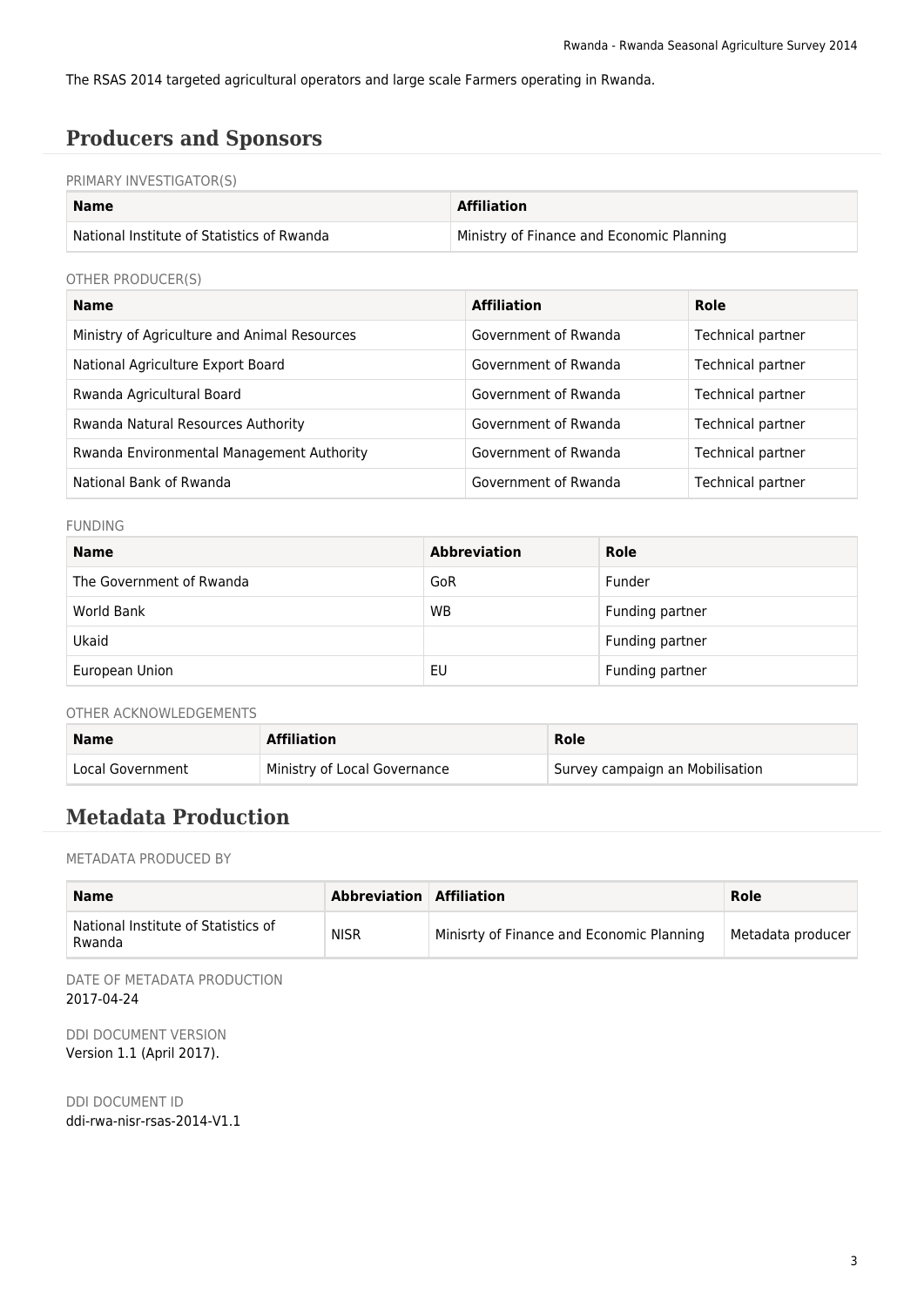# Sampling

### **Sampling Procedure**

For the 2014 SAS, NISR used as sampling method a dual frame sampling design combining selected area frame sample3 segments and a list of Large Scale Farmers. NISR used also imagery from RNRA with a very high resolution of 25 centimeters to divide the total land of the country into twelve strata.

A total number of 540 segments were spread throughout the country as coverage of the survey with 24,475 and 25,167 agricultural operators in Season A and Season B respectively. From these numbers of agricultural operators, sub-samples were selected during the Second Phases.

Furthermore, enumerated Large Scale Farmers were 498 in 2014 Season A and 502 in Season B. Season C considered 152 segments counting 7,684 Agricultural Operators from which 609 Agricultural Operators were selected for survey interviews.

During Phase I, a complete enumeration of all farmers having agricultural land and operating within the 540 selected Segments was undertaken and counted 24,475 and 25,167 agricultural operators respectively in Season A and B. Season C considered only 152 segments counting 7,684 Agricultural Operators.

#### **Response Rate**

The response rate for Seasonal Agriculture Survey is 98%.

#### **Weighting**

The sample weights were calculated for each district considering the total number of segments in each district and the sample size in the specific districts.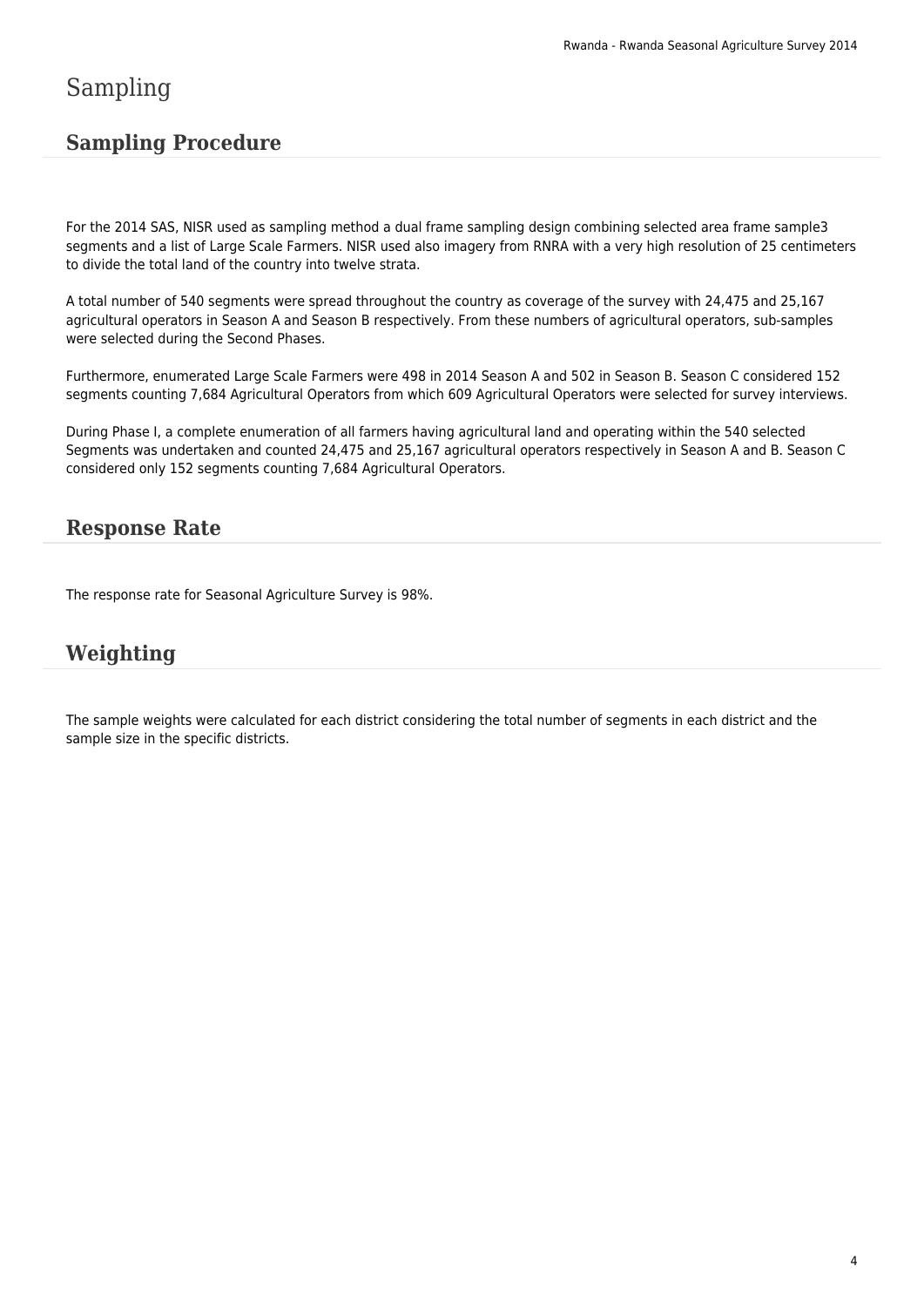# Questionnaires

#### **Overview**

There were two types of questionnaires used for this survey namely Screening questionnaire and farm questionnaires.

A Screening Questionnaire was used to collect information that enabled identification of an Agricultural Operator or Large Scale Farmer and his or her land use.

Farm questionnaires were of two types:

a) Phase I Farm Questionnaire was used to collect data on characteristics of Agricultural Operators, crop identification and area, inputs (seeds, fertilizers, labor, …) for Agricultural Operators and large scale farmers.

b) Phase 2 Farm questionnaire was used in the collection of data on crop production and use of production.

It is important to mention that all these Farm Questionnaires were subjected to two/three rounds of data quality checking. The first round was conducted by the enumerator and the second round was conducted by the team leader to check if questionnaires had been well completed by enumerators.

For season C, after screening, an interview was conducted for each selected tract/Agricultural Operator using one consolidated Farm questionnaire.

All the surveys questionnaires used were published in both English and Kinyarwanda languages.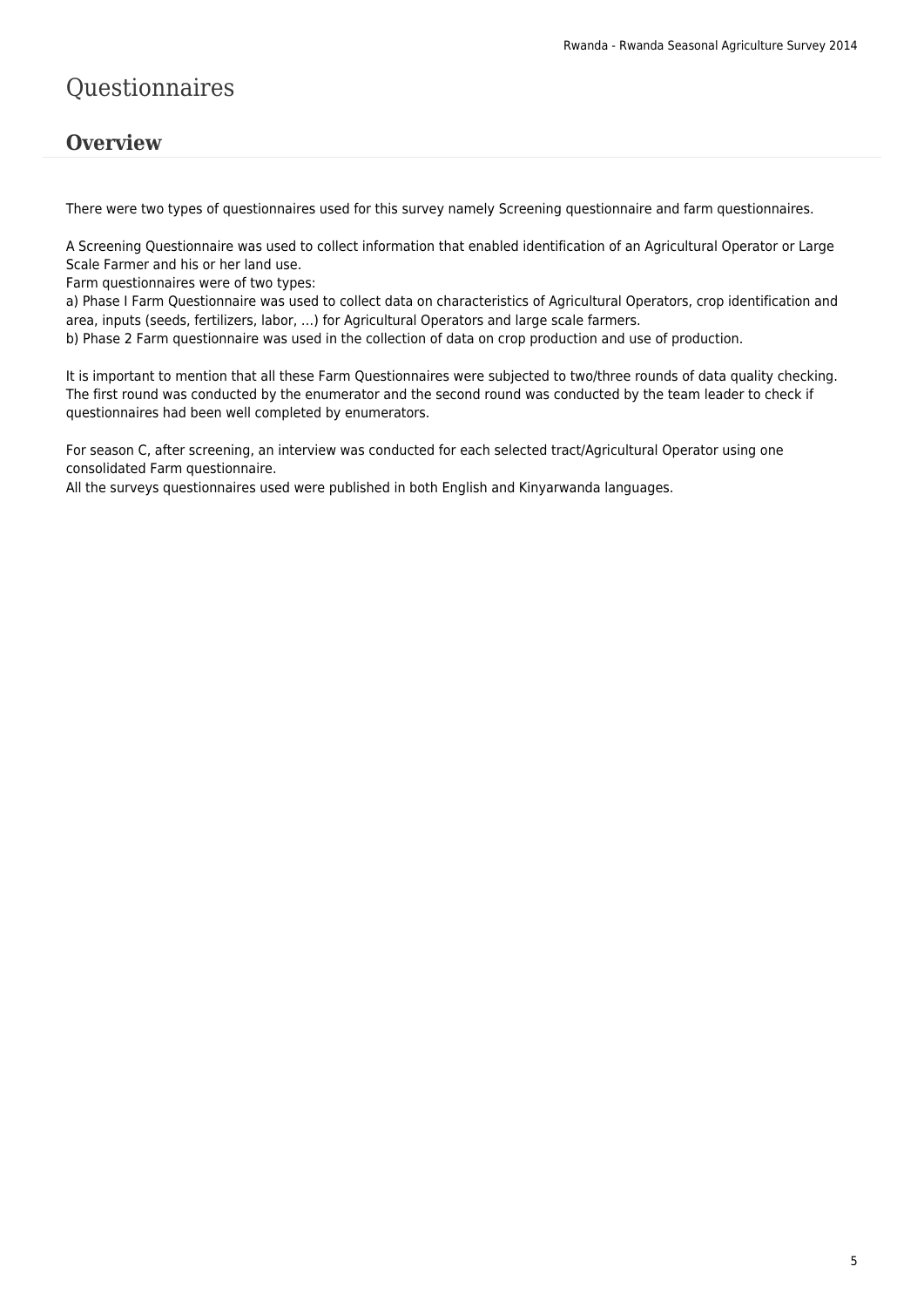# Data Collection

#### **Data Collection Dates**

| <b>Start</b> | End        | Cycle    |
|--------------|------------|----------|
| 2013-11-14   | 2014-03-22 | Season A |
| 2014-04-15   | 2014-07-05 | Season B |
| 2014-09-15   | 2014-10-07 | Season C |

#### **Data Collection Mode**

Face-to-face [f2f]

#### **Data Collection Notes**

The 2014 SAS used 120 enumerators grouped in 40 field teams and 43 Team leaders, i.e one Team leader to 3 Enumerators. All field work staff in 2014 possess a degree in Agronomy Science and were trained before starting data collection. Higher level supervision staff from NISR visited the field teams during each phase of data collection to ensure quality control. Enumerators and Team leaders had adequate materials composed of Enumerator's Instruction manual, Screening questionnaire, Farm questionnaires, Measuring tapes, Ruler, Pens, Pencils, Calculator, Weighing scales, Global Positioning System (GPS), Personal Data System (PDA), Maps, Rain coats, Boots, Umbrella, First aid equipment, etc. Each team was assigned a vehicle.

Before proceeding to the field, enumerators and their team leaders checked if they had all required materials for their fieldwork. All staff was required to arrive early on the field (Segment or LSF). Upon arrival in the field, the enumerators and their team Leaders took the related geographical coordinates that were used by supervisors to know the real starting time of the fieldwork.

The next step was the segment delineation or LSF and taking of geographical coordinates for the identified landmarks to allow supervisors to check if the segment was delineated appropriately and to ensure the collected data related to the plots inside the appropriate segment or LSF.

#### **Questionnaires**

There were two types of questionnaires used for this survey namely Screening questionnaire and farm questionnaires.

A Screening Questionnaire was used to collect information that enabled identification of an Agricultural Operator or Large Scale Farmer and his or her land use.

Farm questionnaires were of two types:

a) Phase I Farm Questionnaire was used to collect data on characteristics of Agricultural Operators, crop identification and area, inputs (seeds, fertilizers, labor, …) for Agricultural Operators and large scale farmers.

b) Phase 2 Farm questionnaire was used in the collection of data on crop production and use of production.

It is important to mention that all these Farm Questionnaires were subjected to two/three rounds of data quality checking. The first round was conducted by the enumerator and the second round was conducted by the team leader to check if questionnaires had been well completed by enumerators.

For season C, after screening, an interview was conducted for each selected tract/Agricultural Operator using one consolidated Farm questionnaire.

All the surveys questionnaires used were published in both English and Kinyarwanda languages.

#### **Data Collectors**

| <b>Name</b> | <b>Abbreviation</b> | Affiliation |
|-------------|---------------------|-------------|
|-------------|---------------------|-------------|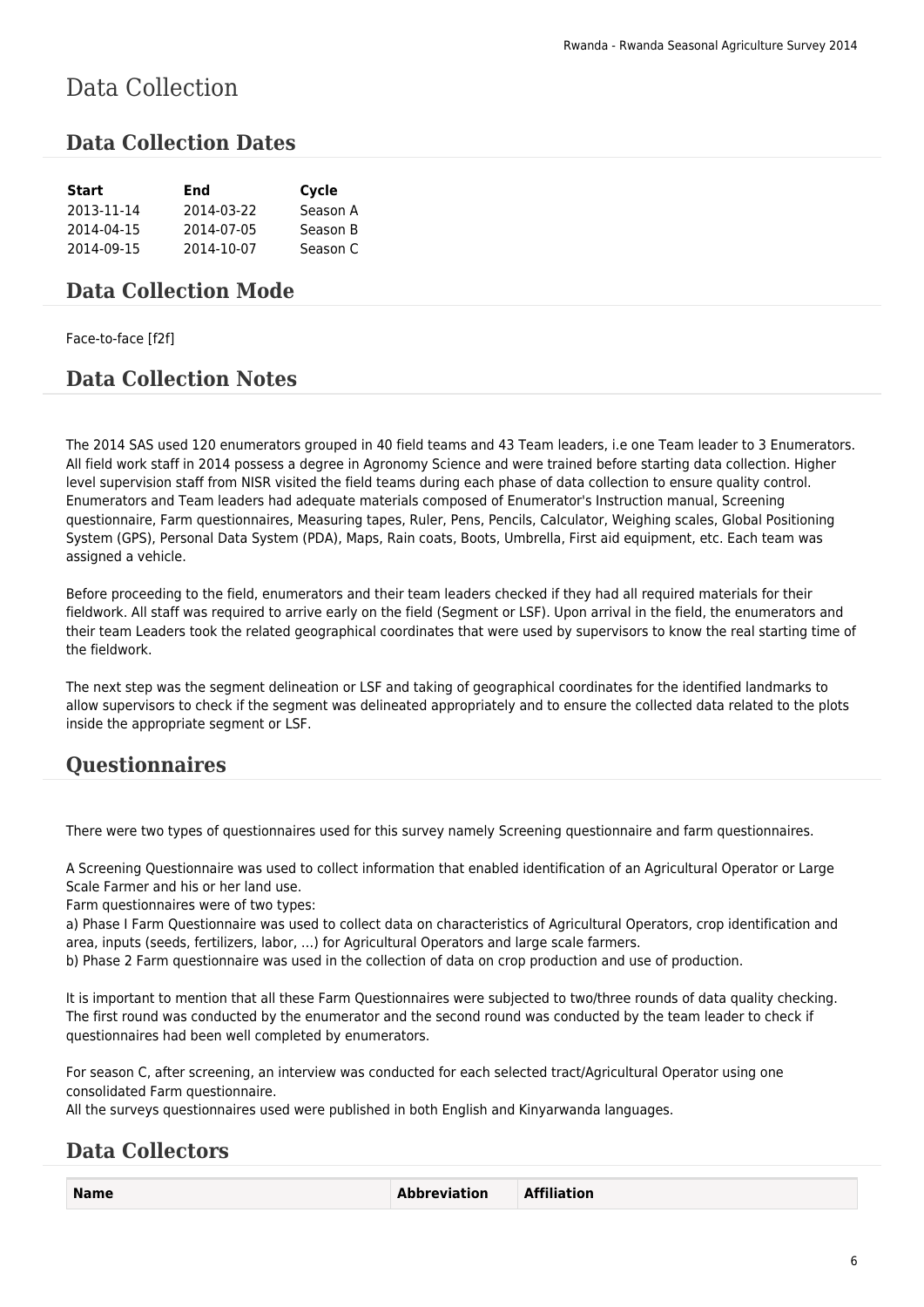| <b>Name</b>                                | Abbreviation | <b>Affiliation</b>                        |
|--------------------------------------------|--------------|-------------------------------------------|
| National Institute of Statistics of Rwanda | <b>NISR</b>  | Ministry of Finance and Economic Planning |

#### **Supervision**

The survey used 120 Enumerators organised around 40 field teams and 43 team leaders giving a ratio of one team leader to 3 Enumerators.

At the bottom of the hierarchy, there are enumerators who would be assisted by a team leader also known as a controller. His/ her main function is to introduce the enumerators to the various key people from the sector to the villages leaders up to operators in the Secondary Sampling Unit (known as Segment), and assist enumerators during the whole course of the survey

A higher level supervision staff from NISR visited the field teams during each phase of data collection to ensure quality control.

Responsibilities of a Team Leader is to manage the interviewers to ensure successful completion and quality of data collected in a given time period for the fieldwork.

He/she was expected to record information about the fieldwork by completing the fieldwork forms, which track the status of completion of the work in the field, document problems in the field and solutions taken to resolve these problems, and track the data entry process. Specifically, his/her tasks included:

1. Introduce the survey and interviewers at local level where the survey is administered.

- 2. Review questionnaires and check that it has been correctly filled in.
- 3. Monitor and attend some interviews and make comments on the worker's performance.
- 4. Meet frequently with each member of the group to discuss, improve and organize work.
- 5. Check the availability of all the necessary items before going on field.

6. Help workers to solve the problems they encounter in dealing with respondents who are not responsive to questions or refuse to be interviewed.

7. Manage the team's work schedule, including tracking questionnaires completed in the field, questionnaires assigned to the data entry team, and questionnaires that require correction by interviewers.

8. Make sure all the big farmers are identified and surveyed.

9. Communicate with NISR/MINAGRI staff, regarding field issues, as necessary.

He/she was responsible for helping the interviewers to identify the segments and tracts that have been allocated to them, resolving any problems with reluctant operators observing interviews and making checks by visiting the operators after the survey to verify data.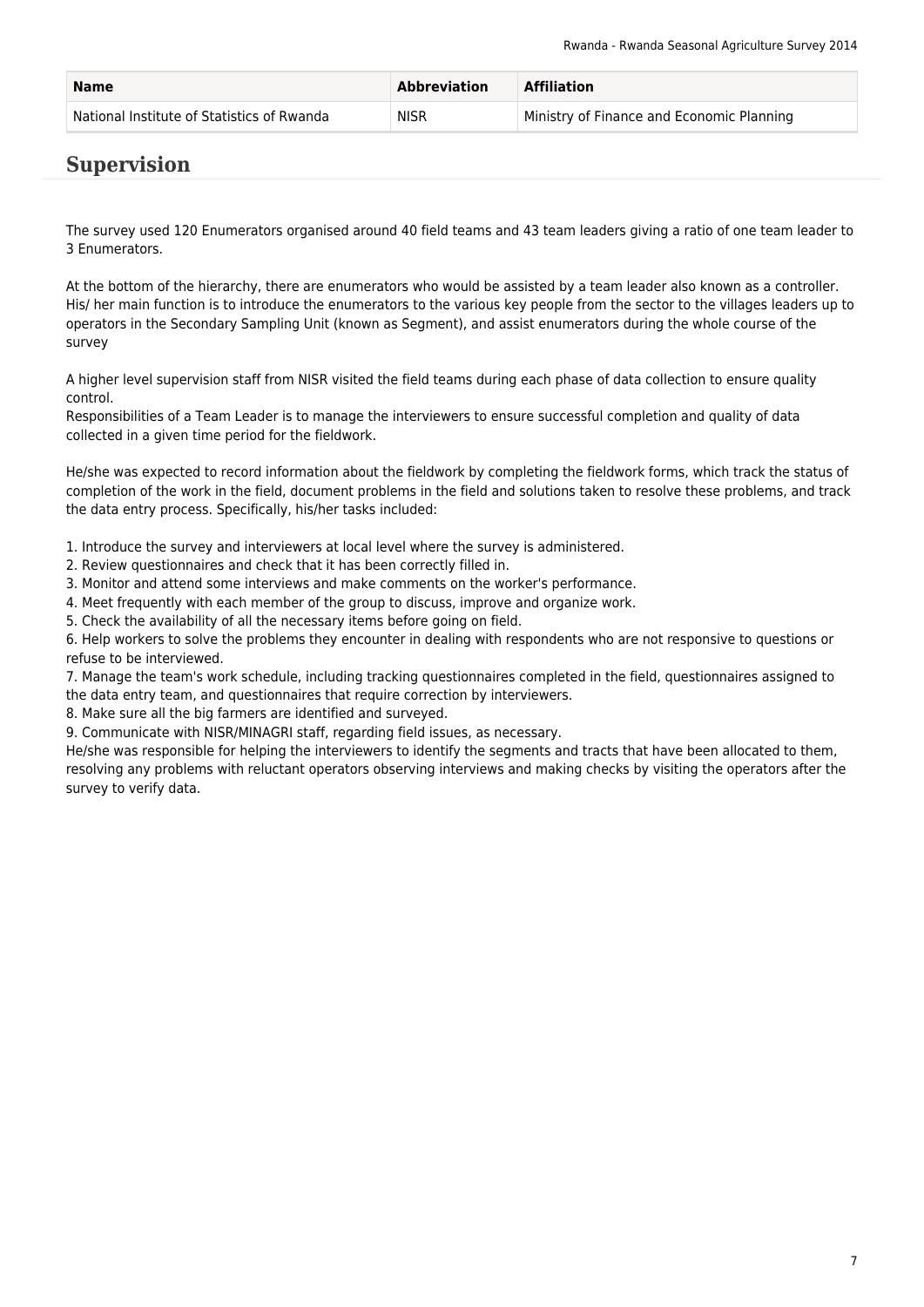### Data Processing

### **Data Editing**

Data editing took place at different stage. Firstly, the filled questionnaires were repatriated at NISR for office editing and coding before data entry started. Data entry of the completed and checked questionnaires was undertaken at the NISR office by 20 staff trained in using the CSPro software. To ensure appropriate matching of data in the completed questionnaires and plot area measurements from the GIS unit, a LOOKUP file was integrated in the CSPro data entry program to confirm the identification of each agricultural operator or LSF before starting data entry. Thereafter, data were entered in computers, edited and summarized in tables using SPSS and Excel.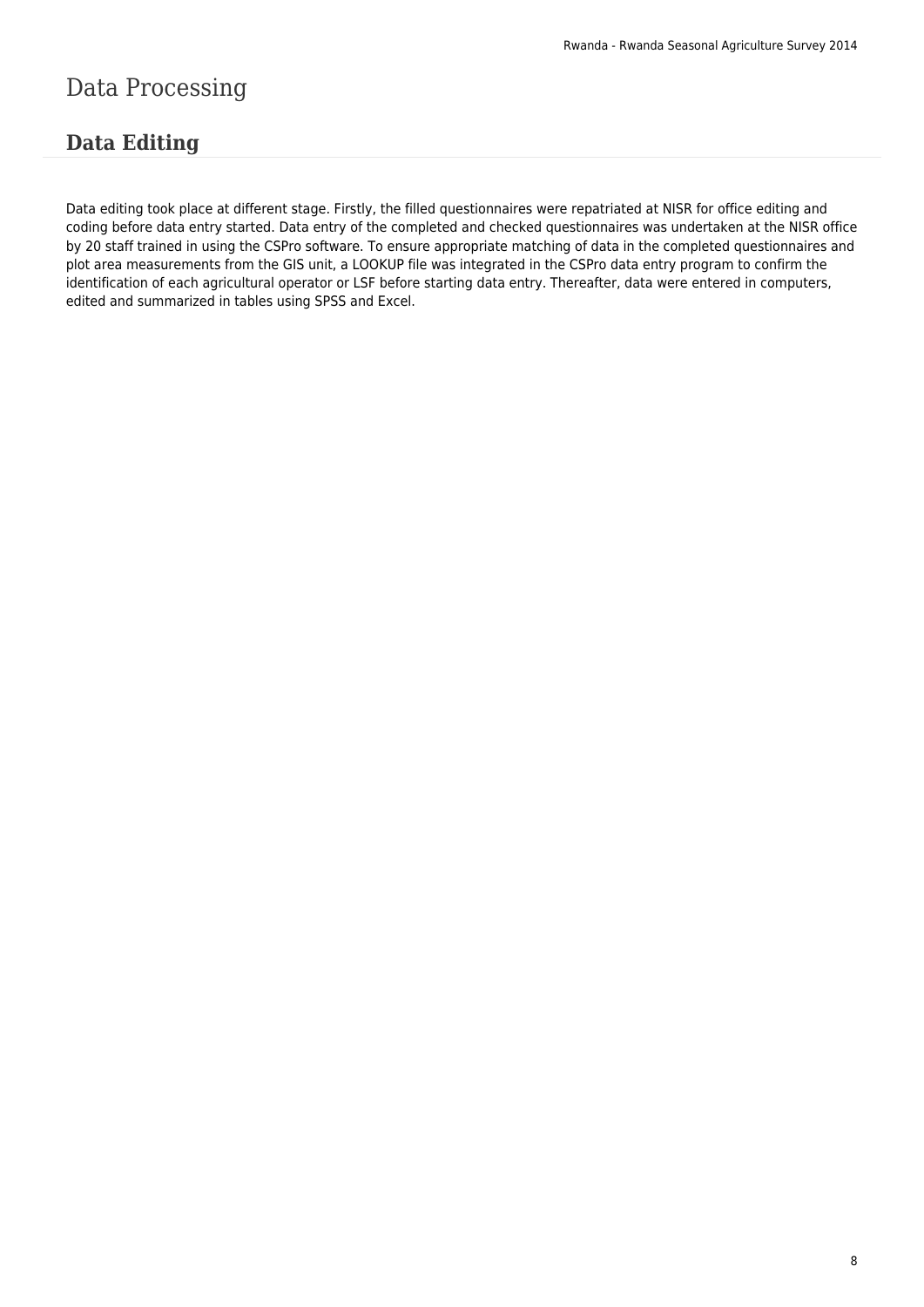### Data Appraisal

### **Other forms of Data Appraisal**

All Farm questionnaires were subjected to two/three rounds of data quality checking. The first round was conducted by the enumerator and the second round was conducted by the team leader to check if questionnaires had been well completed by enumerators. And in most cases, questionnaires completed by one enumerator were peer-reviewed by another enumerator before being checked by the Team leader.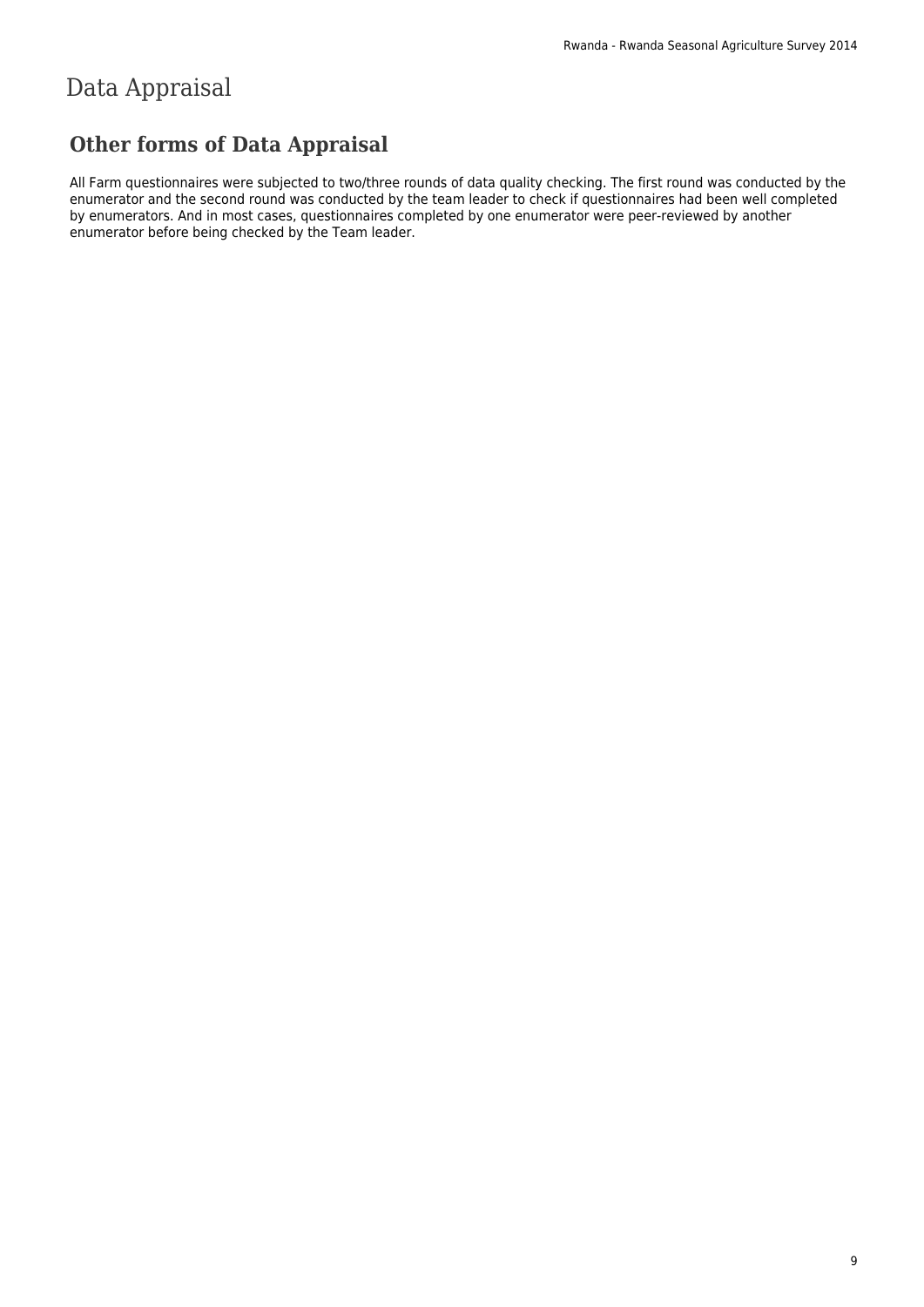# **File Description**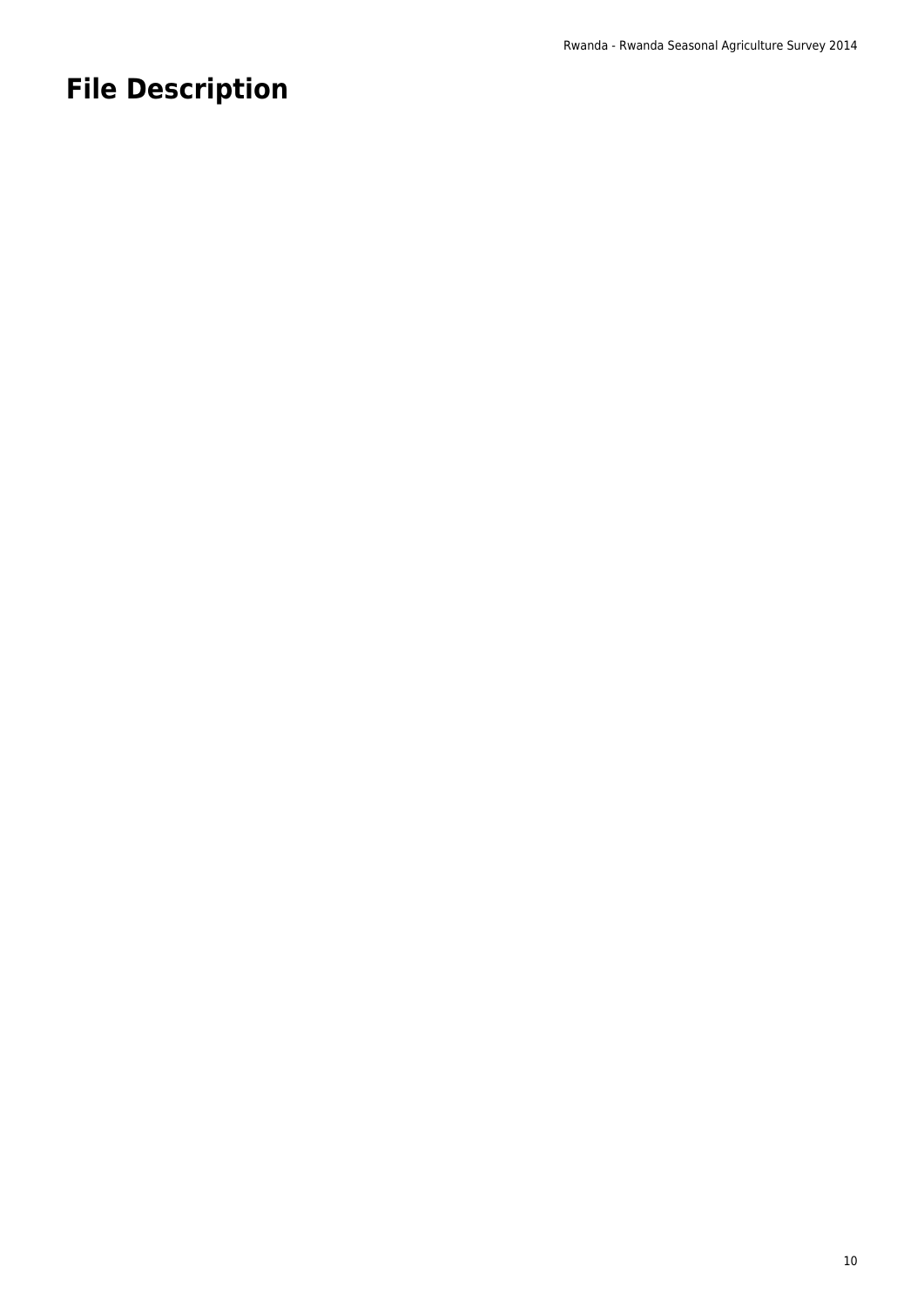# **Variable List**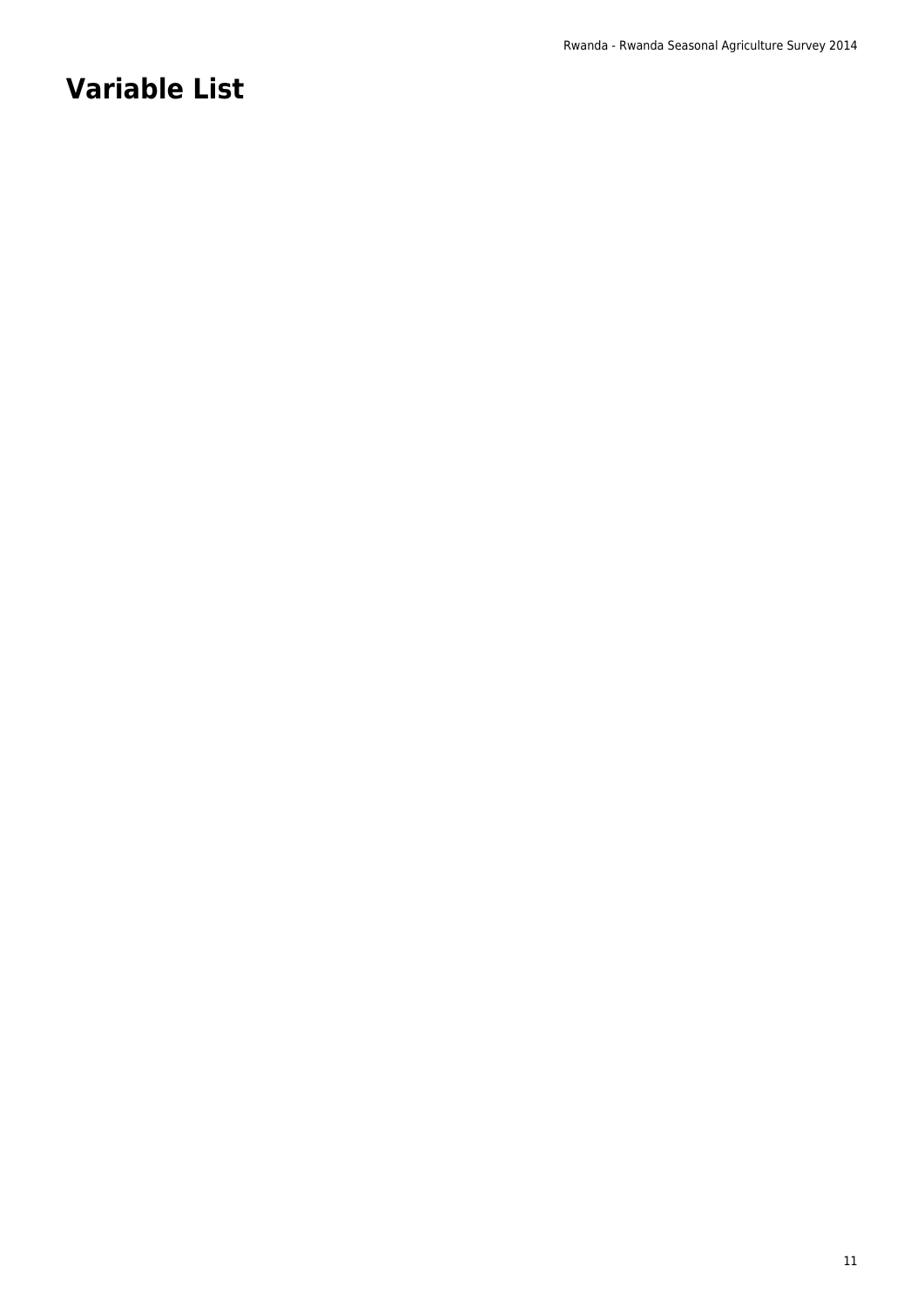Rwanda - Rwanda Seasonal Agriculture Survey 2014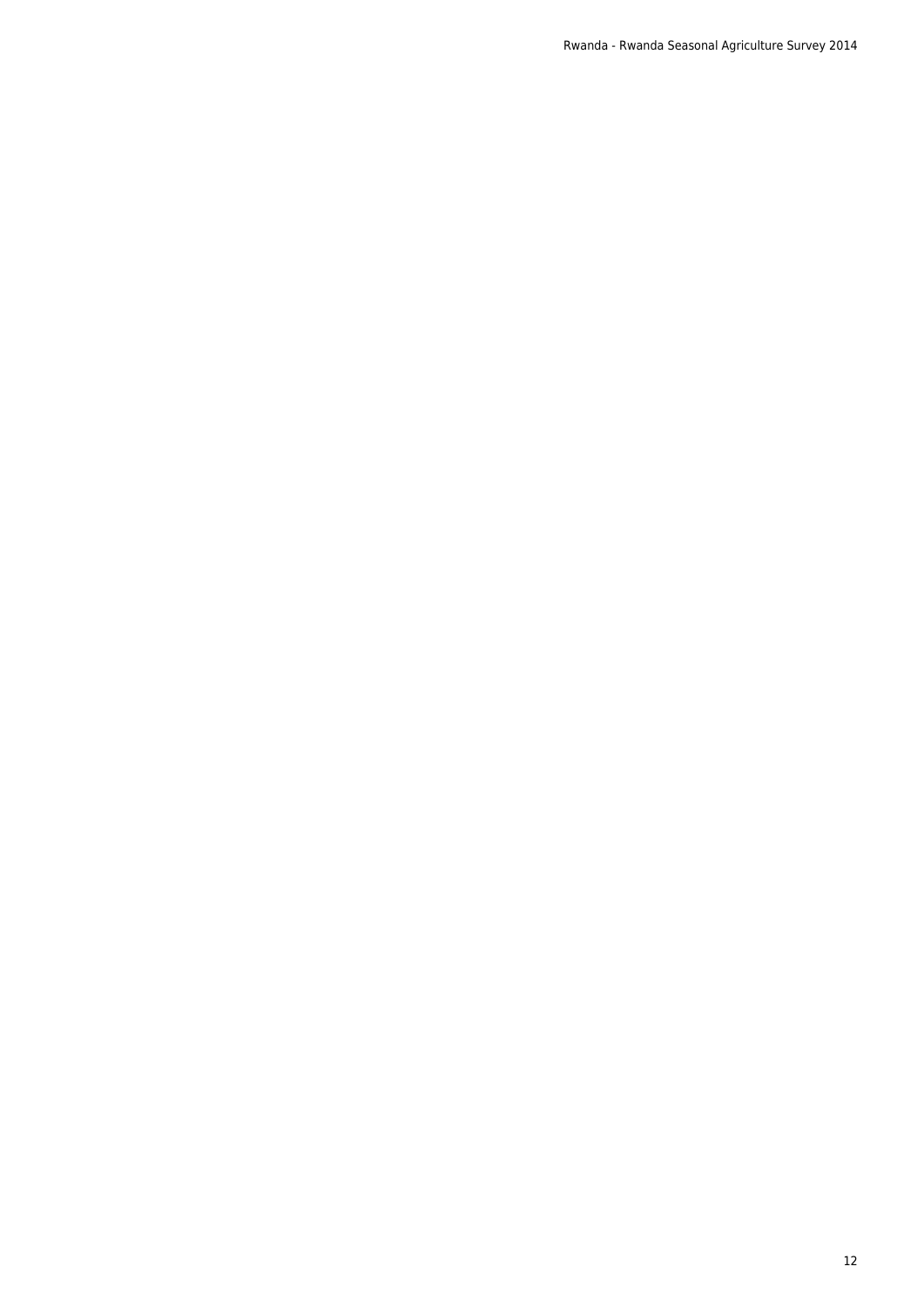# **Documentation**

#### **Questionnaires**

# **Screening Questionnaire\_ Big Farmers**

| Title     | Screening Questionnaire Big Farmers                                  |
|-----------|----------------------------------------------------------------------|
| Author(s) | National Institute of Statistics of Rwanda                           |
| Date      | 2013-09-01                                                           |
| Country   | Rwanda                                                               |
| Language  | Kinyarwanda                                                          |
|           | Publisher(s) National Institute of Statistics of Rwanda              |
|           | Description This is the screening questionnaire used for big farmers |
| Filename  | g-sas-2014-screening-big-farmers-kiny.pdf                            |

### **screening questionnaire\_ segments**

| Title             | screening questionnaire segments                                           |
|-------------------|----------------------------------------------------------------------------|
| Author(s)         | National Institute of Statistics of Rwanda                                 |
| Date              | 2013-09-01                                                                 |
| Country           | Rwanda                                                                     |
| Language          | Kinyarwanda                                                                |
| Publisher(s) NISR |                                                                            |
|                   | Description This is the screening questionnaire used for SAS 2015 segments |
| Filename          | q-sas-2014-screening-segments-kin.pdf                                      |

#### **Farm Questionnaire**

| <b>Farm Questionnaire</b>                                    |
|--------------------------------------------------------------|
| National Institute of Statistics of Rwanda                   |
| 2013-09-01                                                   |
| Rwanda                                                       |
| Kinyarwanda<br>Language                                      |
| Publisher(s) NISR                                            |
| Description This is the farm questionnaire used for SAS 2015 |
| g-sas-2014-farm-questionnaire-kiny.pdf                       |
|                                                              |

### **Reports**

### **Seasonal Agriculture Survey Report 2014**

| Title          | Seasonal Agriculture Survey Report 2014                                                                                                                                                                                                                         |
|----------------|-----------------------------------------------------------------------------------------------------------------------------------------------------------------------------------------------------------------------------------------------------------------|
| Author(s)      | National Institute of Statistics of Rwanda                                                                                                                                                                                                                      |
| Date           | 2015-05-02                                                                                                                                                                                                                                                      |
| Country        | Rwanda                                                                                                                                                                                                                                                          |
| Language       | English                                                                                                                                                                                                                                                         |
| Contributor(s) | The 2015 SAS was implemented by the National Institute of Statistics of Rwanda (NISR) in partnership with the Ministry of Agriculture and Animal<br>Resources (MINAGRI), National Agriculture Export Board (NAEB), Rwanda Agricultural Board (RAB), Ministry of |
| Publisher(s)   | National Institute of Statistics Of Rwanda                                                                                                                                                                                                                      |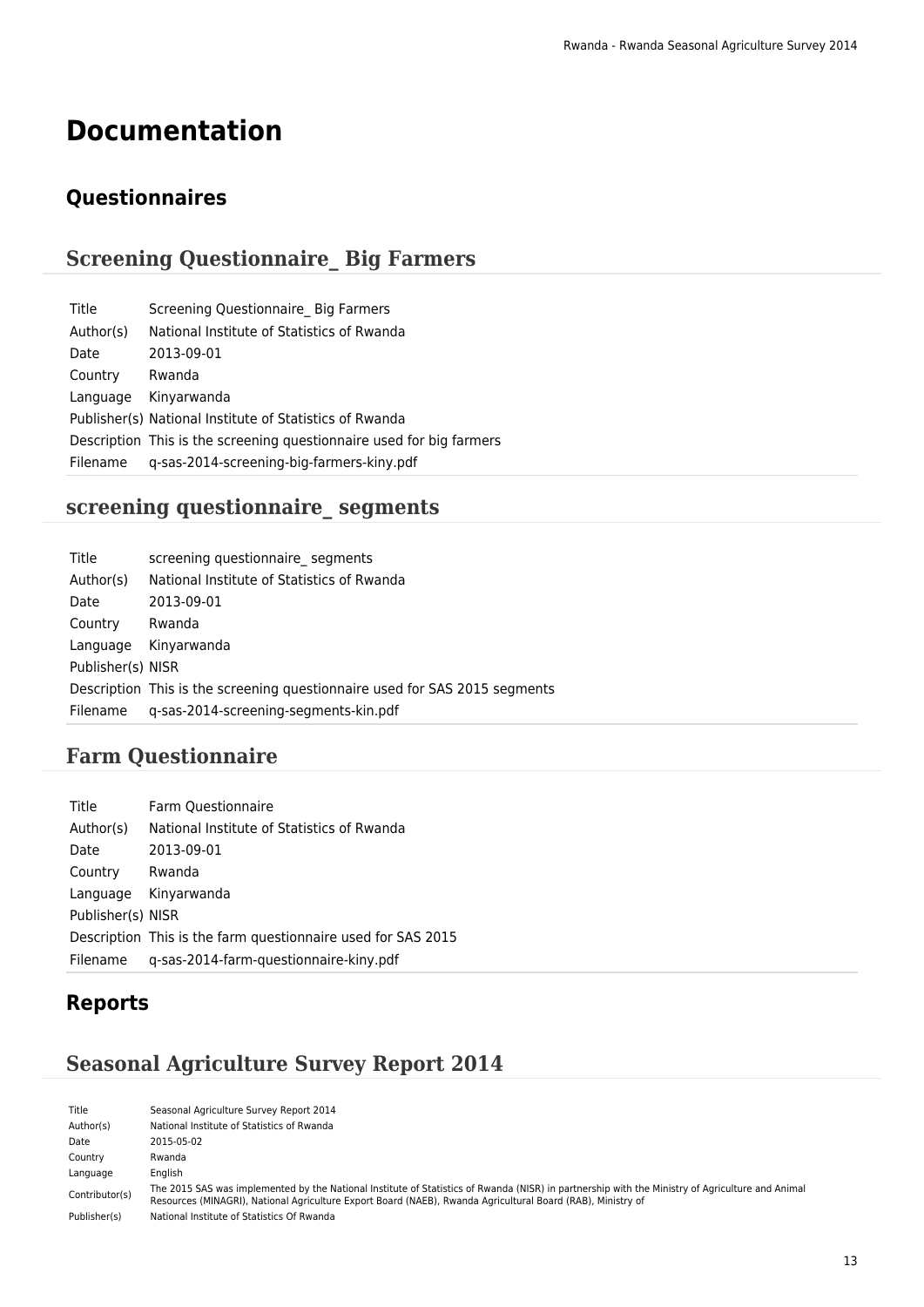Description This is the Seasonal Agriculture Survey report.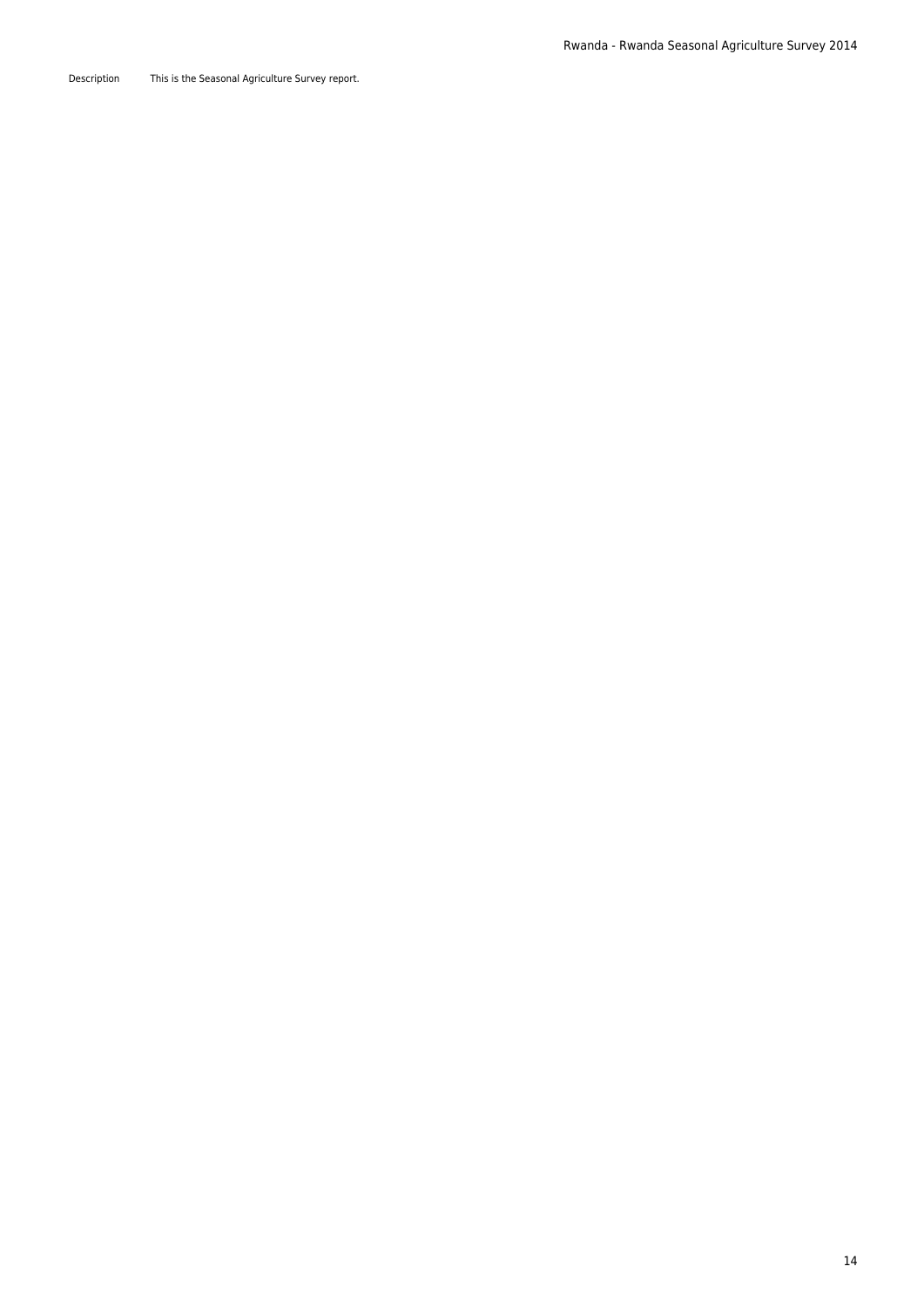|  | TABLE OF CONTENTS                                                                        |  |
|--|------------------------------------------------------------------------------------------|--|
|  |                                                                                          |  |
|  |                                                                                          |  |
|  |                                                                                          |  |
|  |                                                                                          |  |
|  |                                                                                          |  |
|  |                                                                                          |  |
|  |                                                                                          |  |
|  |                                                                                          |  |
|  |                                                                                          |  |
|  |                                                                                          |  |
|  |                                                                                          |  |
|  |                                                                                          |  |
|  |                                                                                          |  |
|  |                                                                                          |  |
|  |                                                                                          |  |
|  |                                                                                          |  |
|  |                                                                                          |  |
|  |                                                                                          |  |
|  |                                                                                          |  |
|  |                                                                                          |  |
|  |                                                                                          |  |
|  |                                                                                          |  |
|  | 4.1 Demographic and Social Characteristics of Agricultural Operators  15                 |  |
|  |                                                                                          |  |
|  |                                                                                          |  |
|  |                                                                                          |  |
|  |                                                                                          |  |
|  |                                                                                          |  |
|  |                                                                                          |  |
|  |                                                                                          |  |
|  |                                                                                          |  |
|  |                                                                                          |  |
|  |                                                                                          |  |
|  | 4.4.3 Use of Inorganic Fertilizer by Agricultural Operators and Large Scale Farmers  35  |  |
|  |                                                                                          |  |
|  |                                                                                          |  |
|  |                                                                                          |  |
|  | 4.6 Use of Crop Production by Agricultural Operators and by Large Scale Farmers  46      |  |
|  |                                                                                          |  |
|  |                                                                                          |  |
|  |                                                                                          |  |
|  |                                                                                          |  |
|  |                                                                                          |  |
|  |                                                                                          |  |
|  |                                                                                          |  |
|  |                                                                                          |  |
|  |                                                                                          |  |
|  |                                                                                          |  |
|  |                                                                                          |  |
|  |                                                                                          |  |
|  | 5.4.3 Use of Inorganic Fertilizers by Agricultural Operators and Large Scale Farmers  71 |  |
|  |                                                                                          |  |
|  |                                                                                          |  |
|  |                                                                                          |  |
|  | 5.6 Use of Crop Production by Agricultural Operators and by Large Scale Farmers  85      |  |
|  |                                                                                          |  |
|  |                                                                                          |  |
|  |                                                                                          |  |
|  |                                                                                          |  |
|  |                                                                                          |  |
|  |                                                                                          |  |
|  |                                                                                          |  |
|  |                                                                                          |  |
|  |                                                                                          |  |
|  |                                                                                          |  |
|  |                                                                                          |  |
|  |                                                                                          |  |
|  |                                                                                          |  |
|  |                                                                                          |  |
|  |                                                                                          |  |
|  |                                                                                          |  |
|  |                                                                                          |  |
|  |                                                                                          |  |
|  | $1.1.1.1.1.1.0.010$ $0.010$ $0.010$ $0.014$ $0.001$                                      |  |

Annex 1: Comparison table of crop's coverage between 2013 SAS and 2014 SAS .... 117